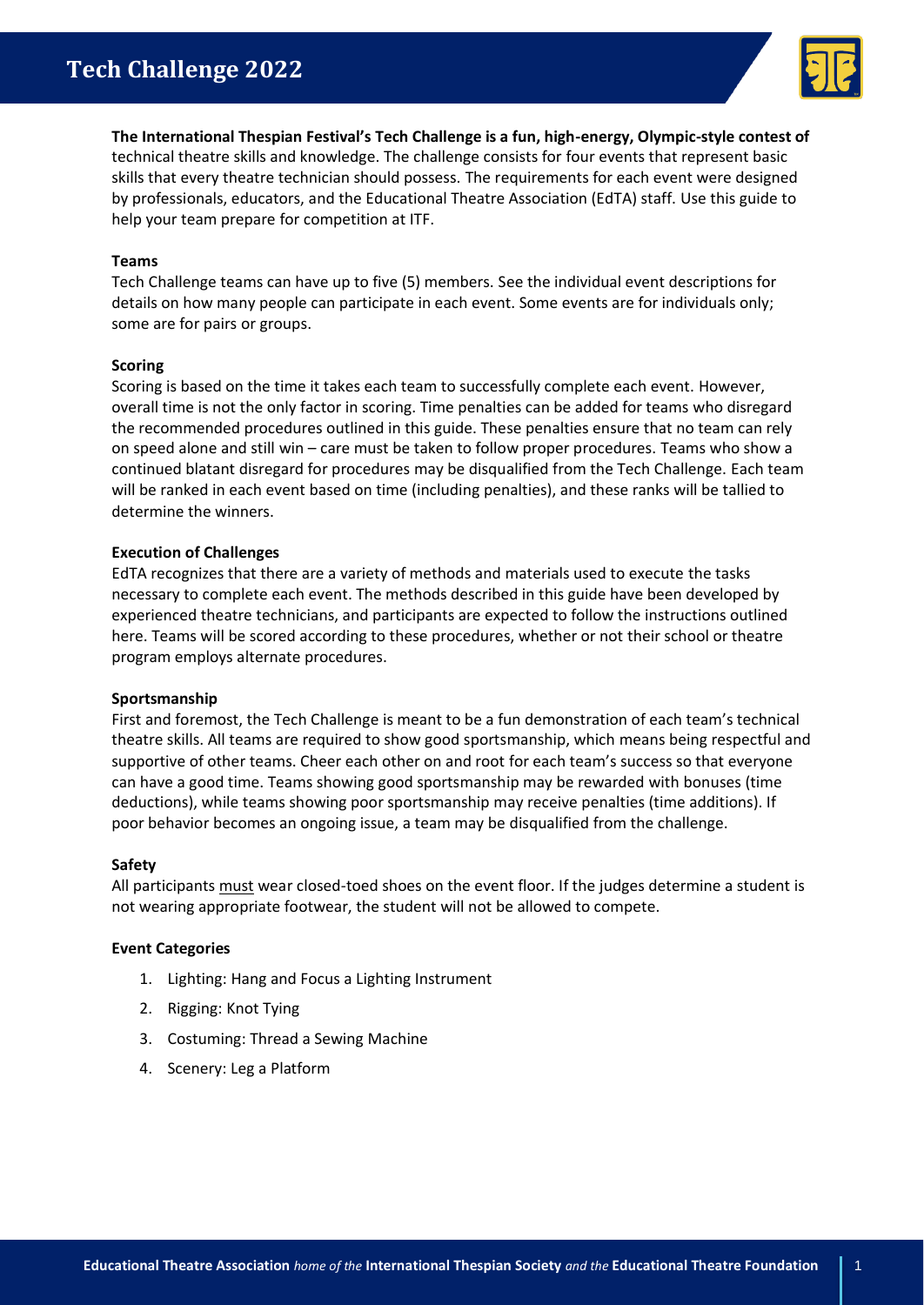

# **Event #1: Lighting**

Lighting provides a tool for setting the mood of a scene. The responsibility of hanging and focusing the lights for a show falls on the hang crew, overseen by the master electrician (M.E.). There are many different types of lighting instruments that the M.E. will use in the theatre. Each type of instrument plays an important role in the overall lighting scheme. It is important that the M.E. has a broad understanding of all of these instruments, how they are installed, and how they are focused. One of the instruments that you will use the most is the ellipsoidal reflector spotlight. There are many types of ellipsoidal spotlights from different manufacturers and different eras; one of the most common is the ETC Source 4 Ellipsoidal Spotlight.



*ETC Source 4*

# TECH CHALLENGE EVENT: HANG AND FOCUS A LIGHTING INSTRUMENT

- Individual Event: One (1) person per team may execute this task.
- Each team receives only one (1) attempt to complete this event.
- Equipment and tools will be provided; however, participants may bring their own gloves and adjustable crescent wrench.

## **Objective**

In this challenge, participants will be asked to successfully hang and focus an ETC Source 4 Ellipsoidal Spotlight. Participants must provide the sharpest possible focus of the fixture within the tape outline. When the unit is secured properly to the pipe, powered on, and correctly focused to the shape marked on the wall, the event has been successfully completed.

# **Event Rules**

- Participants may ask questions prior to start.
- Participants must wear gloves on both hands at all times and are allowed to use any adjustable lighting tool (e.g., Mega Combo Wrench, Ultimate Flat Focus Tool, ratcheting wrench). No fingerless gloves are allowed. Participants may wear an apron.
- Items should never be tethered around a participant's neck or over the shoulder. Please note that items that fall from the apron (if the participant chooses to wear one) will be counted the same as dropping an item.
- Participants must not carry gel frames in a pocket.
- The ETC Source 4 Ellipsoidal has a drop-in iris slot on the top of the fixture. The gel chip holder should also be on this side of the fixture. The gel chip holder needs to be on top of the fixture when it is focused to prevent the gel from sliding out of the instrument.
- The maximum allotted time for this event is three (3) minutes.

# **Event Skill: Hanging the Instrument**

- 1. Place C-clamp over the pipe at the designated hanging location. The opening of the C-clamp must face downstage of the electric pipe and toward the person installing the fixture, enabling unobstructed access to bolts.
- 2. Finger-tighten the pipe bolt.
- 3. Attach the safety cable through the yoke and around the electric pipe.
- 4. Wrench-tighten the pipe bolt and adjust the C-clamp as necessary so that the instrument is secure on the electric pipe. The pipe bolt should be no tights than one quarter turn past finger tight.
- 5. Pull all of the shutters in the fixture to their open position.
- 6. Plug the tail of the lighting instrument into the designated circuit.

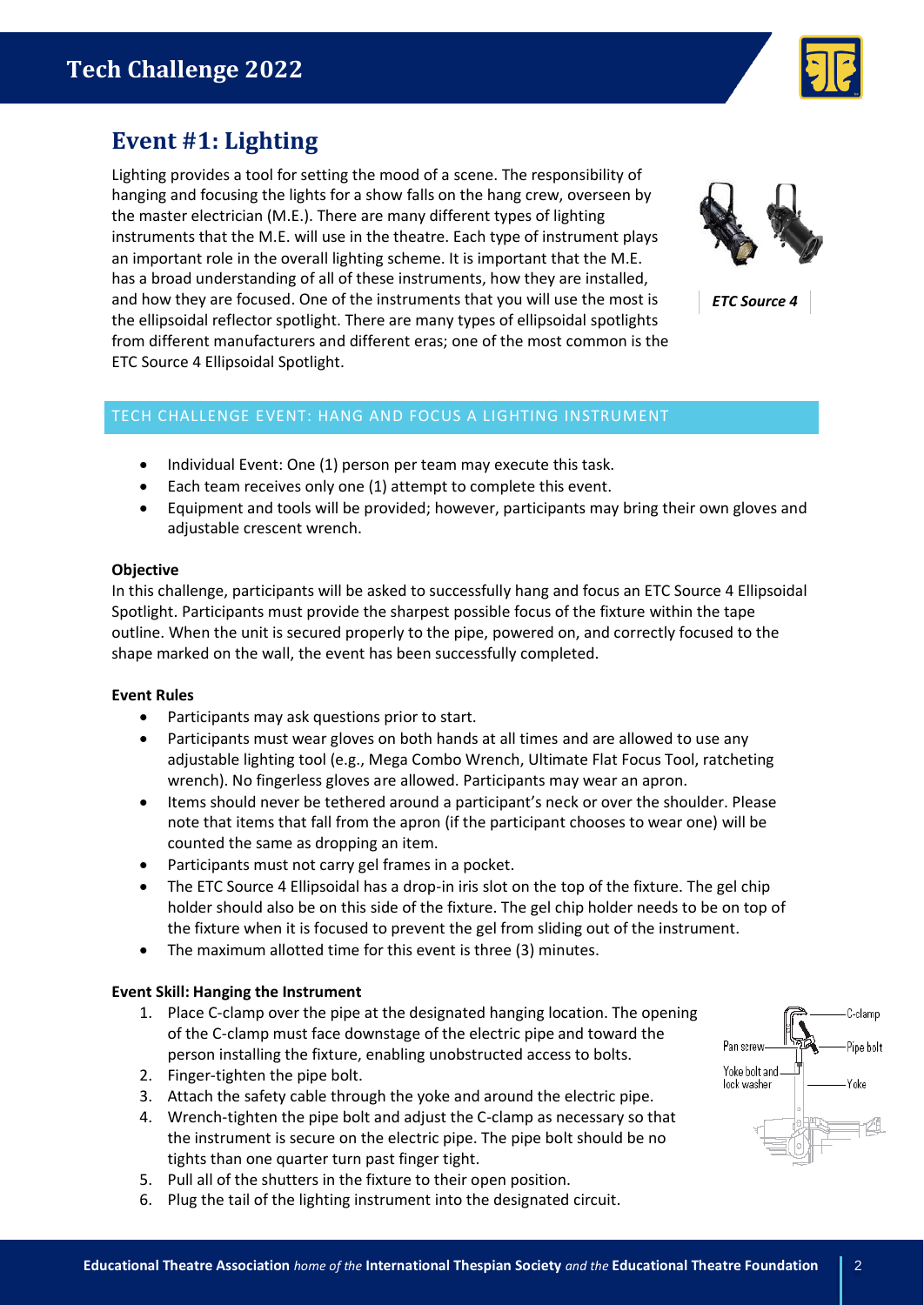

# **Event Skill: Focusing the ETC Source 4 Ellipsoidal Spotlight**

- 1. Adjust the pan of the unit so that it is set in the desired location.
- 2. Adjust the tilt of the unit so that it is set in the desired location. (See "Setting the Angle within the Yoke," below.)
- 3. Focus the beam to the desired beam edge. (See "Focusing the Beam," below.)
- 4. Using the shutters and the rotation knob as necessary, shape the beam to the desired shape and angle. (See "Rotating the Angle within the Fixture," below.)
- 5. Make sure all nuts, handles, and knobs are tightened so the instrument does not drop focus.
- 6. Drop color into the color slot of the instrument.

## **Event Skill: Setting the Angle within the Yoke**

- 1. Loosen the yoke locking knobs. Do not remove them.
- 2. Tilt the fixture to the desired position.
- 3. Tighten the yoke locking knobs to secure the fixture in position.

### **Event Skill: Focusing the Beam**

- 1. Loosen the beam focus knob located under the barrel.
- 2. Slide the lens tube forward or backward to achieve the desired beam edge.
- 3. Once the fixture is focused, tighten the beam focus knob.

## **Event Skill: Rotating the Angle within the Fixture**

- 1. Loosen the rotation locking knob. Do not remove it.
- 2. Rotate the barrel of the fixture left or right to the desired position.
- 3. Recheck the focus of the beam for sharp or soft focus and then tighten the rotation locking knob to secure the fixture in position.



- 1. Leave the starting line after the timer.
- 2. Locate the fixture.
- 3. Hang the fixture.
- 4. Hand-tighten the C-clamp.
- 5. Install the safety cable.
- 6. Wrench-tighten the C-clamp.
- 7. Check and tighten as necessary the yoke bolt on the side and bottom of the C-clamp.
- 8. Open the shutters on the fixture.
- 9. Plug the fixture into power.
- 10. Position the fixture (pan and tilt) to illuminate the shape on the wall.
- 11. Lock the fixture.
- 12. Place the fixture in a sharp focus so that the edge is on the tape.
- 13. Make shutter cuts as necessary.
- 14. Review fixture focus and make adjustments as necessary.
- 15. Insert gel frame.
- 16. Return to starting line, at which point the timer will be stopped.
- 17. Assist judges in restoring all equipment to pre-event conditions.

# **Event Penalties**

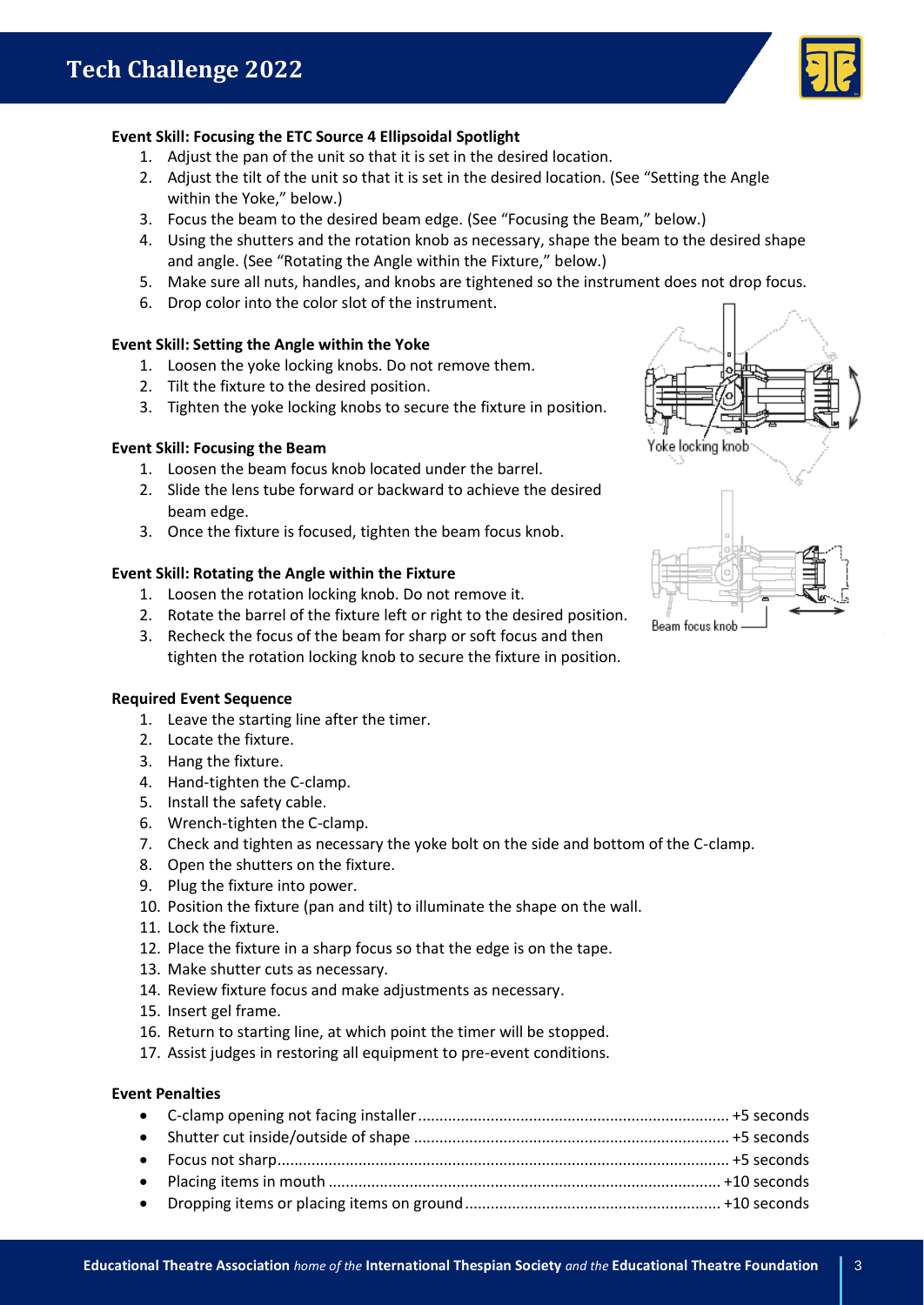

# **Event #2: Rigging**

Tying basic knots is an essential skill for a wide range of technicians who use it for everything from hauling equipment to the catwalk to properly rigging scenery.

# TECH CHALLENGE EVENT: KNOT TYING

- Individual Event: One (1) person per team may execute this task.
- Each team receives only one (1) attempt to complete this event.

# **Objective**

In this challenge, individuals will be asked to correctly tie a series of commonly used knots for properly rigging scenery. Participants must tie knows correctly with a minimum 6-inch tail on all knot ends. The task is completed when the participant stops the timer.

# **Rules**

- All ropes must be on the ground prior to starting the timer.
- The maximum allotted time for this event is two (2) minutes.



# **Event Skill: Knot Terminology Event Skill: Clove Hitch with Half Hitch**



# **Event Skill: Sheet Bend Event Skill: Bowline**

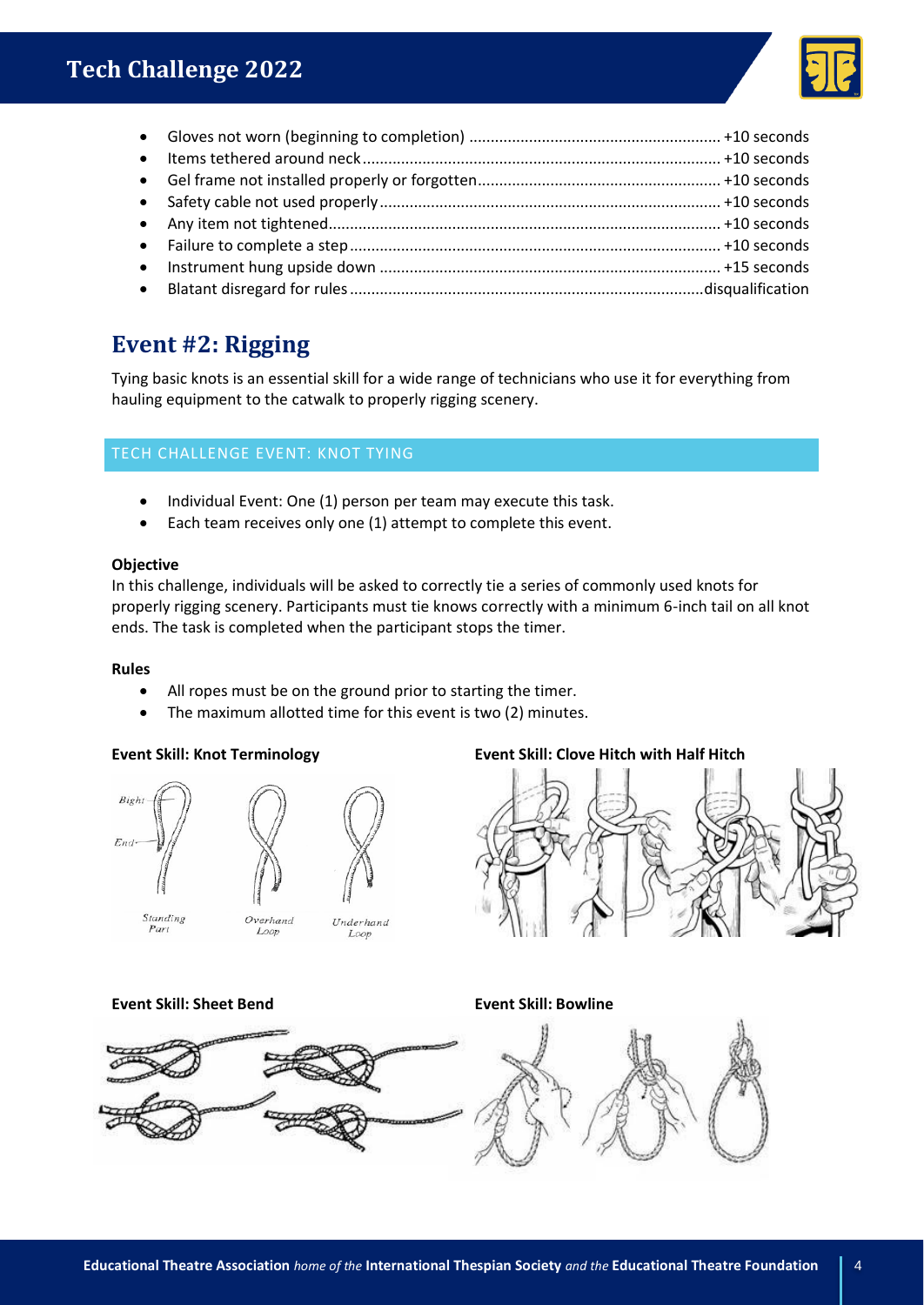

# **Required Event Sequence**

- 1. Leave the starting line after the timer begins.
- 2. Tie a clove hitch on the pipe stand.
- 3. Tie a half hitch to secure the clove hitch.
- 4. Tie a second line to the first with a sheet bend. Participants must put the tails for the sheet bend on the same side.
- 5. Use the end of the second line and tie a bowline. Participants must put the tail for the bowline on the inside of the loop.
- 6. Return to the starting line, at which point the timer will be stopped.

# **Event Penalties**

| $\bullet$ |  |
|-----------|--|
|           |  |

# **Event #3: Costuming**

Costuming skills are unique from many other technical theatre skills and are quite varied. One of the most basic skills for any costumer is learning how to properly use a sewing machine, which would be necessary to construct costumes from designs and patters or to alter existing costumes to fit specific actors.

# TECH CHALLENGE EVENT: THREAD A SEWING MACHINE

- Individual Event: One (1) person per team may execute this task.
- Each team receives only one (1) attempt to complete this event.
- Equipment and tools will be provided, and are as follows:
	- o Sewing machine\* with needle in place
		- o Bobbins wound with thread
		- o Spools of thread
		- o Scissors

\*Although most standard sewing machines thread the same, the machine supplied for the event will be a Singer Heavy Duty Basic Student Machine with a drop-in bobbin like the one pictured here.



# **Objective**

Each participant will insert a wound bobbin into the bobbin housing of a sewing machine and then properly thread the machine to pull the bobbin thread up through the stitch plate.

# **Rules**

- Participants will receive the items pre-set as follows:
	- o Wound (filled) bobbin, spool of thread, and scissors should be places on the table to the right of the machine.
	- o Bobbin housing cover should be in place on the machine.
	- o Thread spindle cap should in in place on the machine.
- The maximum allotted time for this event is two (2) minutes.

### **Required Event Sequence**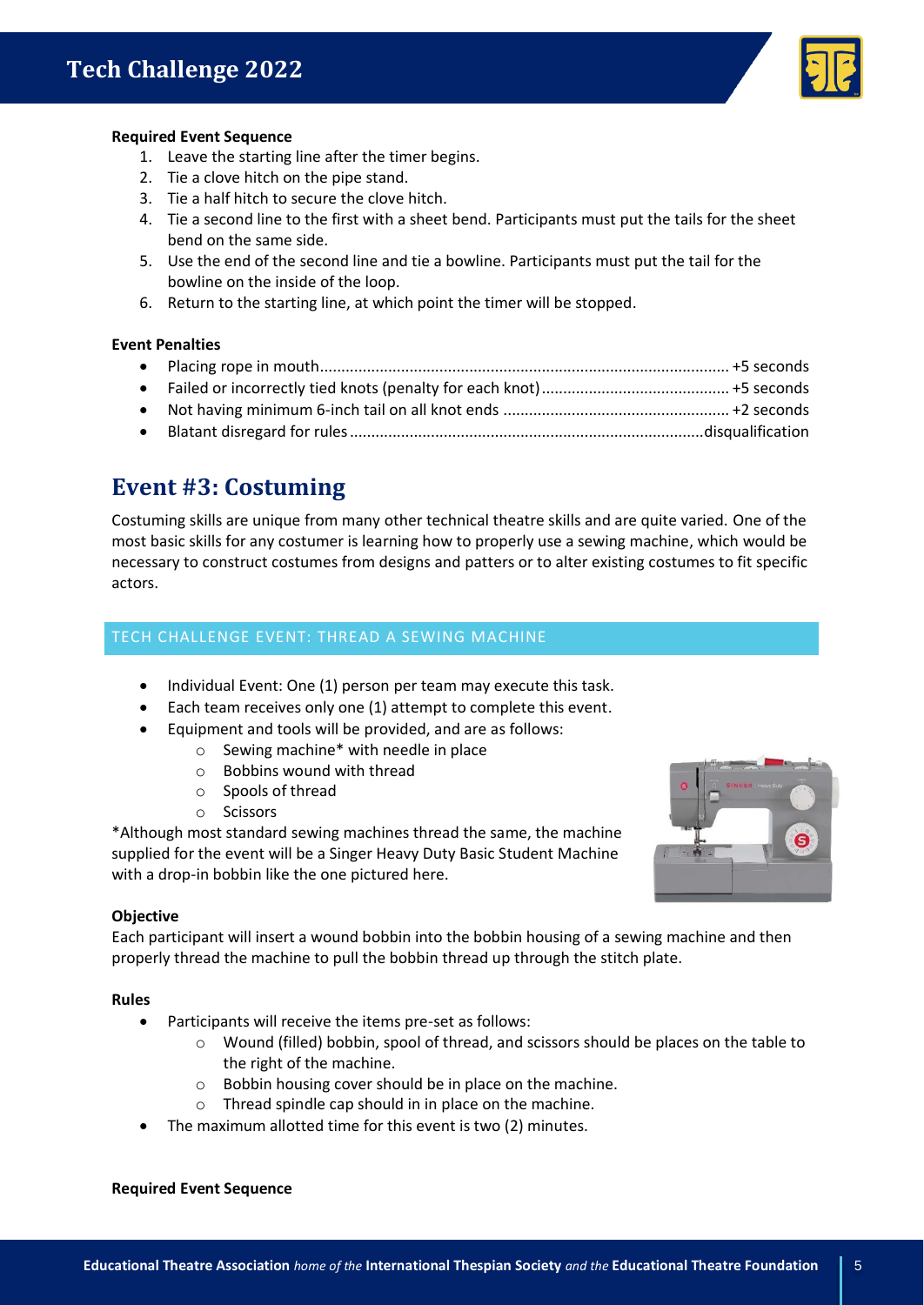# **Tech Challenge 2022**



- 1. Leave the starting line after the timer.
- 2. Remove bobbin housing cover.
- 3. Insert the bobbin into the bobbin housing with thread unwinding counterclockwise.
- 4. Remove thread spool cap and place thread on spindle.
- 5. Replace thread cap and thread the machine following the thread guide on the machine.
- 6. Thread the needle.
- 7. Turn the flywheel and pull bobbin thread up through the sewing plate on the machine.
- 8. Pull thread under the pressure foot to the back of the machine.
- 9. Replace bobbin housing cover.
- 10. Return to starting line, at which point the timer will be stopped.

## **Event Penalties**

# **Event #4: Scenery**

Scenic construction is a fundamental skill for every young theatre technician. Learning how to properly construct scenery in a safe and efficient manner will serve as a building block for many other tasks and projects that will arise during the course of one's education.

# TECH CHALLENGE EVENT: LEG A PLATFORM

- Pairs event: Two (2) people per team may execute this task.
- Each team receives only one (1) attempt to complete this event.
- Equipment and tools will be provided, including two (2) adjustable wrenches and two (2) ratchets, bolts, nuts, and a partially assembled platform.

# **Objective**

In this challenge, participants must attach and remove legs from a platform using bolts, nuts, and wrenches, leaving it ready for the next team. This event can be run two ways: with one platform or with two platforms. If only one platform is being used, participants must attach two legs and remove two legs. If two platforms are being used, participants must attach all four legs to one platform and remove four legs from the other.

# **Rules**

- Platforms at 3 feet x 3 feet, framed with 2x4s, and have a 2x4 leg in each corner. The leg holes have been drilled slightly larger than the 3/8-inch bolts that will be used to attach the legs to the platform.
- Participants must set the ratchet in forward/reverse mode and set the adjustable wrench to the correct width in order to successfully complete the event.
- Bolts must be on the inside of the platform.
- The maximum time allotted for this event is five (5) minutes.